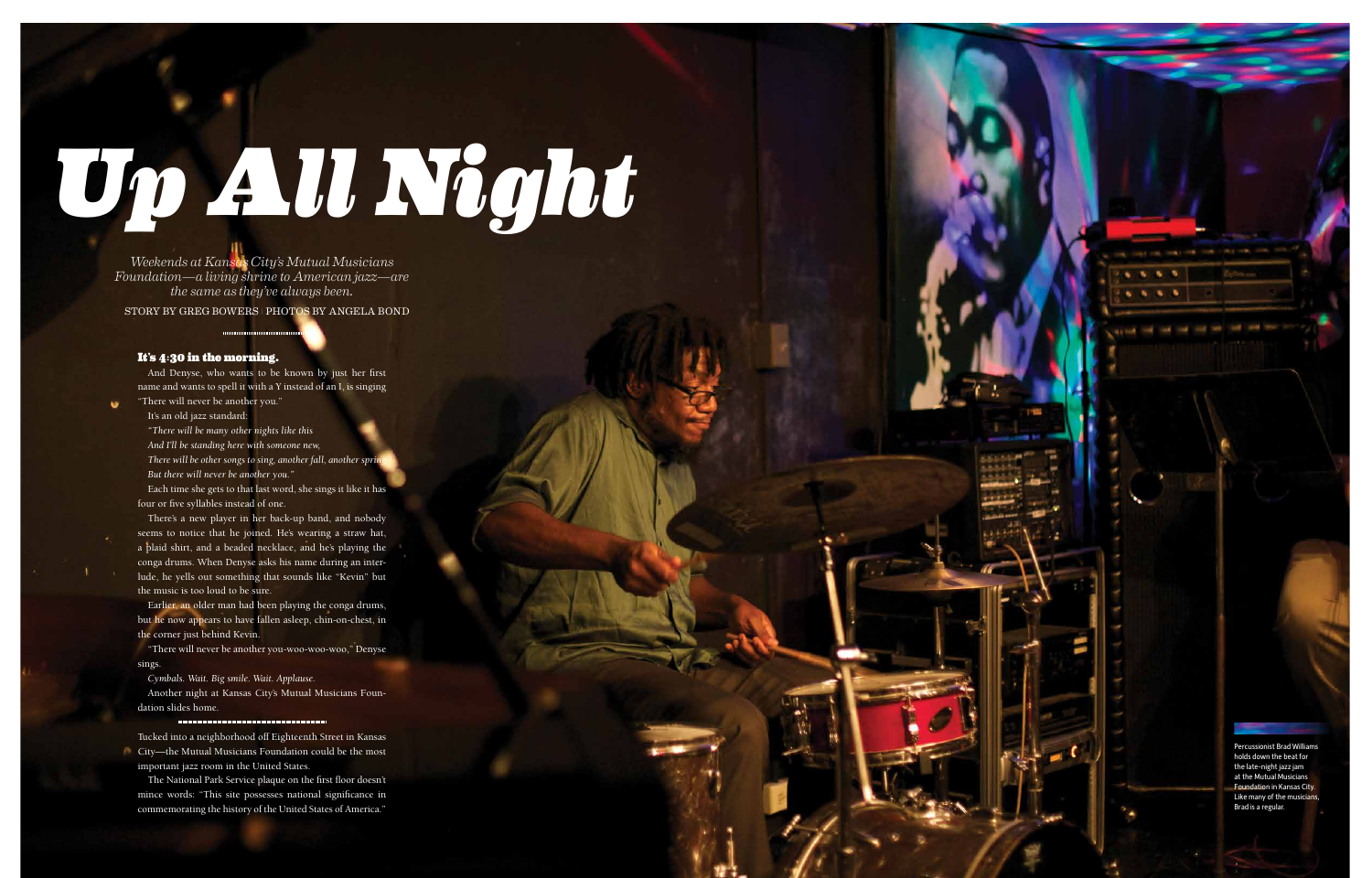There's a ten-foot-tall bust of alto saxophonist Charlie "Bird" Parker, Kansas City's biggest jazz name, sitting a few blocks away in the early morning darkness.

But this is a better jazz monument. The walls are jammed with black-and-white photographs of artists who came through here. Big names like Count Basie, Charlie Parker, and Art Tatum—the musician's musician. Intriguing names like The Four Tons of Rhythm, Professor Willie Rice, and Andy Kirk and His Clouds of Joy. Some of them are publicity photos. Others appear to be impromptu performance photos.

The photos share the wall space with twisting timelines plotting the story of the music that started in 1917 and settled into this pink stucco building in 1930. Although Chicago, New York, and New Orleans all played important roles in the history of jazz, Kansas City jazz is distinct. It evolved from blues, ragtime, and even concert band music.

Some things are planned. Some things are unplanned. Kansas City jazz was both. Brand new, yet familiar. Unexpected, yet comfortable. A man playing his saxophone. Another with a clarinet. A keyboard player. A singer. Nobody knew what would happen next, but everybody believed that it would be good.

The photos, smiling through the years, underline that optimism.

"This place talks to you," says Anita Dixon, the foundation's vice president. "The walls talk to you. That's no joke."

When it's his turn in the spotlight, the drummer is ready. He taps out the children's song, "Mary Had a Little Lamb" on one of his drumsticks.

Upstairs a large man, who smiles constantly, sits behind the drum set. He keeps his eyes locked on the other members of the core band, a rotating group of musicians hired every Friday and Saturday night to keep the beat going.

The job is to provide the backbeat for other musicians who might drop by when their gigs around town are over and they still feel like keeping the music going.

And if nobody drops by, the core band is supposed to keep the music going anyway.

This is a jam session, impossible to predict, and that's why the drummer has to keep his eyes locked on the others.

Some even claim that the phrase jam session was invented in this room in the days when musicians would crowd in and riff, playing off each other as the clock ticked toward morning.

Some things are planned. Some things are accidents. When you don't know where you're going, every turn is an adventure. When there's no road map, you need to be awake. Every beat is an adrenaline burst. Every pause could signal a turn in direction. Everything is a surprise. You never know when somebody will take off on a five-minute solo. Or a ten-minute solo. Or a two-minute solo. You need to be paying attention. You need to be alive.

*Tick, Tick-Tick, Tick, Tick-Tick-Tick. Wait. Laughter. Applause.*

The other members of the band are there to pick it up. This is exciting. This is a careening roller coaster at your favorite amusement park. And that's why the drummer can't stop smiling: this is fun.

The foundation doesn't open until 1 am on Fridays and Saturdays, when the bars around town are closing. It draws a mixed clientele. Some are musicians. Most are folks extending their nights with drinks from the first-floor bar and music on the second floor. Some are middle-aged couples searching for a soft curtain to drop on their evenings. Others are college students who want one more drink while they check their smart phones.

The foundation is the only place in Missouri where it's legal to sell alcohol all night, and the loophole makes sense. It's a cultural holdover from the Prohibition era when selling and making alcohol was illegal but parties in the jazz district went all night. Kansas City, led by political boss Tom Pendergast, largely looked the other way when it came to boozing.

The result was a city that became known as the wildest place in America: Paris of the Plains.

Bars, brothels, gambling dens, and all-night speakeasies featured some of the best jazz in America. Musicians who had trouble finding steady work in other cities found plenty in Kansas City.

The reasons behind Pendergast's reach were complex, but an important one was that he looked out for poor and



working-class citizens, particularly in this black section of town—then known as the Bowery. And the working class responded with votes.

The Mutual Musicians Foundation began as a black musicians' union, Local 627, located on Highland Avenue in what now is called the Eighteenth and Vine Jazz District.

Most of the surrounding neighborhoods have been rebuilt through the years. But ironically, the area's central attractions are now remembrances of the past. The Negro Leagues Museum looks at the period when the Kansas City Monarchs were known as the New York Yankees of the Negro Leagues, and the American Jazz Museum remembers





**Above , left to right:**  Herman Mehari plays the trumpet. Ernest Melton plays alto saxophone. James Ward plays bass. All three regularly play at the Mutual Musicians Foundation.

The facade of the Mutual Musicians Club has become an icon in Kansas City. It was prominently featured in the 1979 documentary *The Last of the Blue Devils*.